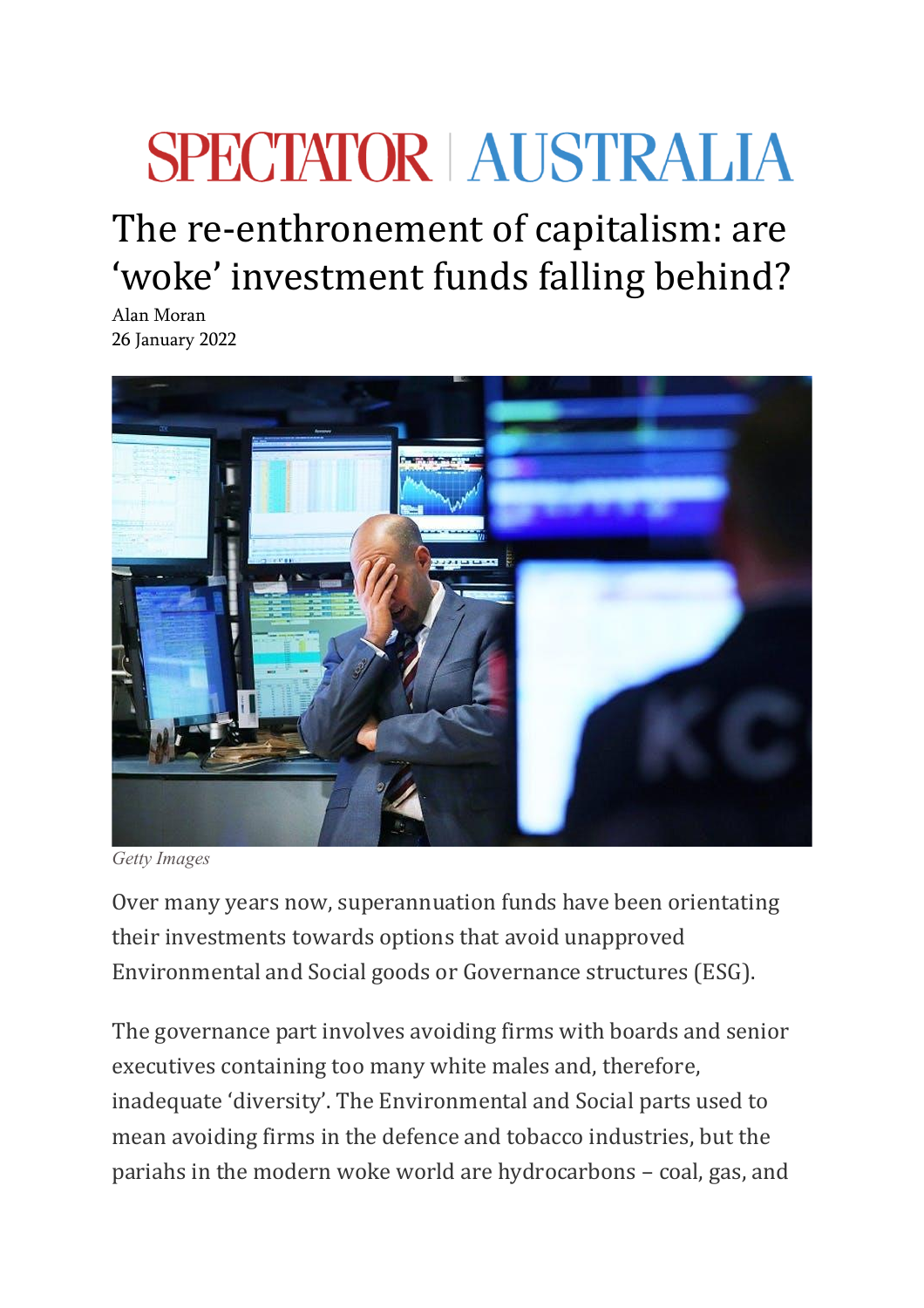oil. These and some other industries, like forestry and nuclear power, are targeted by the legions of non-government organisations which are largely funded by governments and wealthy elites, some of whom owe their fortunes to the industries they now vilify.

Superannuation and retirement funds follow in the wake of this activism. The reasons for this vary. In many cases in Australia it is due to the funds being dominated by trade union representatives – people who ideologically oppose what they see as an 'unacceptable face of capitalism' to which they are inherently suspicious.

Funds in general – including those like BlackRock which vigorously embrace capitalism – have moved from passive investors, motivated by firms' perceived future values, to active investors counselling company management to mend its ways and subscribe to the current fads. These include gender and race issues and, above all, anything perceived as contributing to the fabled global warming.

Productive businesses take such advice seriously since a major investor selling a firm's shares depresses its value. In the process, this may also be lowering its ability to attract funds and even make it vulnerable to corporate raiders.

Hence Whitehaven, one of the few pure coal plays among listed Australian shares, has introduced a 'Sustainability Report' in which it, 'recognises and supports the long-term goal of the *Paris Agreement* to limit global average temperature increases to below two degrees Celsius compared to pre-industrial levels'. Whitehaven is also exploring 'carbon abatement opportunities for its Scope 1 and 2 greenhouse gas emissions, including options to generate and purchase carbon offsets'.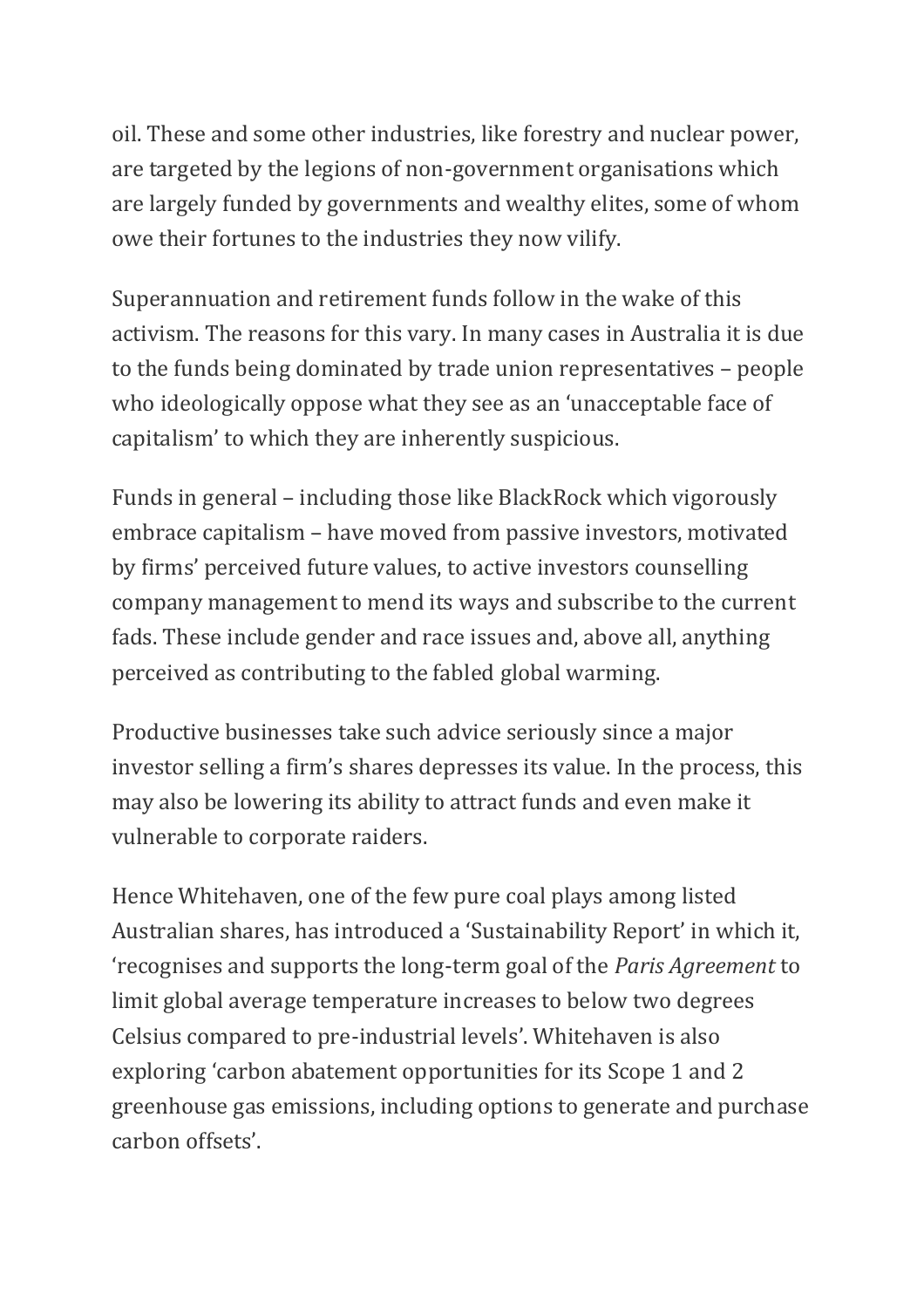It is seldom that sentiment will prevail over genuine returns on investment. For most of us, most of the time, cupidity trumps a general disposition to sacrifice income and this has been the driving force of income growth that capitalism has delivered.

An early concern about the hype over green energy and the vilification of more traditional sources was registered by [JP Morgan](https://privatebank.jpmorgan.com/content/dam/jpm-wm-aem/global/cwm/en/insights/eye-on-the-market/future-shock-jpmwm.pdf) over six months ago. The advisory firm is as woke as any other, but observed the persistent over-promises of the 'energy transition' as illustrated in this diagram.



On this and other evidence, JP Morgan sorrowfully reflected that the world might fail to take up renewables as fast as they had hoped.

Recent developments have tended to confirm that those touting the impending death of hydrocarbons are, at the very least, somewhat premature. There has been a resurgence in interest in hydrocarbon businesses by investors who have noted their depressed share prices in the context of a growing realisation that their alternatives – wind and solar (together with the laughable claims for hydrogen) – cannot cut the mustard. The *UK Daily Telegraph* has reported, 'Private equity firms spent £11.9b on European oil and gas businesses in 2021, compared to just £232m in 2020.' The flip side of this has been the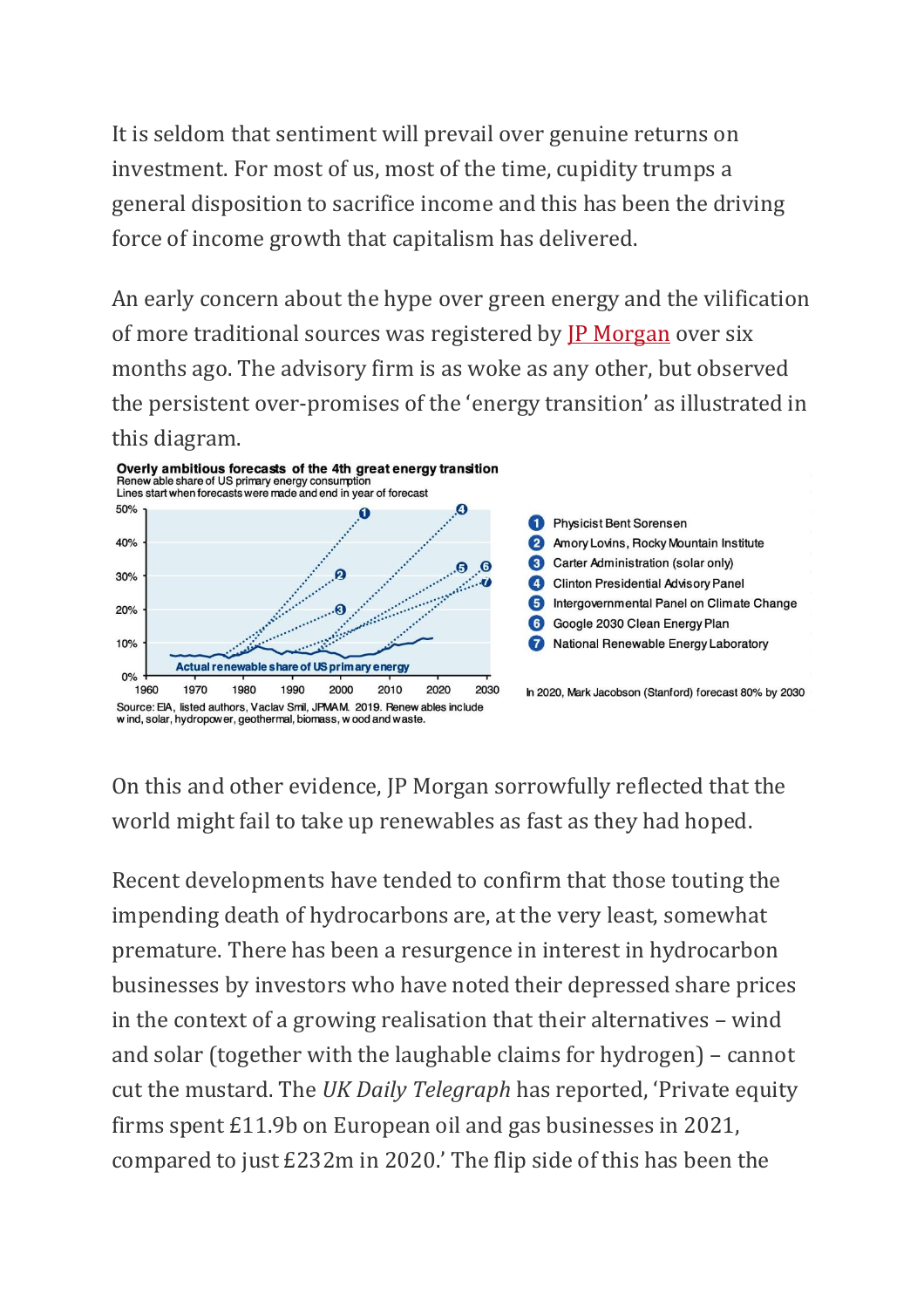collapse of wind/solar energy plays. A package of global clean energy shares, including Iberdrola, Vestas, and Orsted, has fallen 45pc since a record peak a year ago.

Chant West monitors the performance of a wide variety of fund managers and publishes comparisons of selected range of Australian 'growth funds'. A majority of these funds subscribe to ESG principles, especially avoiding coal, in assembling their investment portfolios. Such funds comprised nine out of the top ten performers in returns measured over the past ten years. To a major degree this has been due to the anti-hydrocarbon funds being overweight in tech shares, which have (until this month), performed well above the rest of the market. Those funds may also have benefited from a herd effect, whereby funds avoiding coal, gas, and oil firms have depressed their price while causing a bubble in favoured 'ethical' stocks.

In any event, in the latest year, although the top two performing funds avoid coal oil and oil, six of the ten do not.

|                                    | 2021 return | Hydrocarbon investments |
|------------------------------------|-------------|-------------------------|
| 1. Hostplus - Balance.             | 19.1        | Avoid                   |
| 2. Sunsuper - Balanced             | 16.5        | Avoid                   |
| 3. Christian Super My Ethical      | 16          | No policy               |
| 4. Mine Super Growth               | 15.9        | No policy               |
| 5. Telstra Super Balanced          | 15.9        | No policy               |
| 6. Suncorp Multi Manager<br>Growth | 15.2        | No policy               |
| 7. MLSC Horizon 4                  | 15.1        | No policy               |
| 8. AustralianSuper – Balanced      | 15          | Exclude                 |